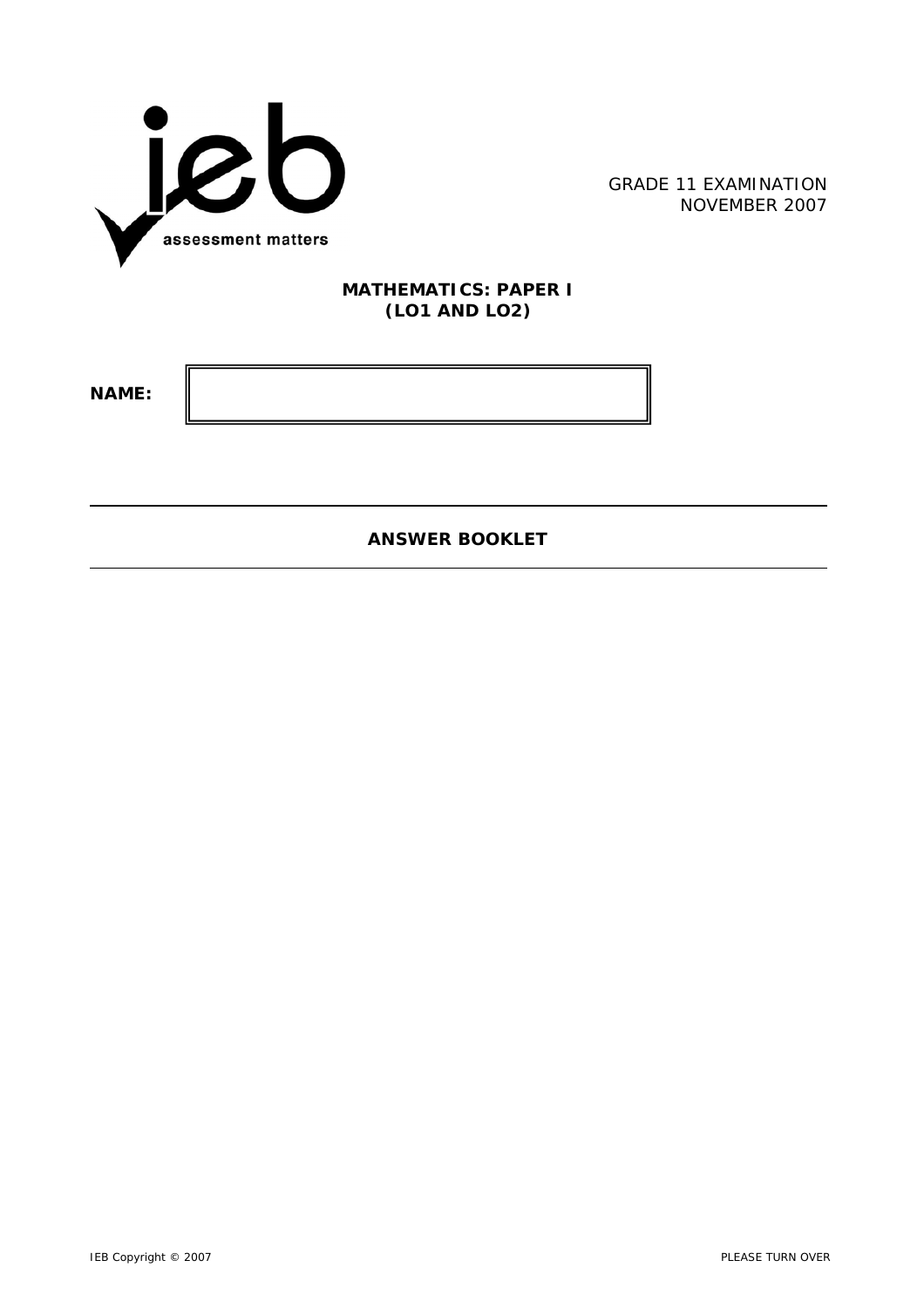## **QUESTION 8**

On a particular day, the depth of water, *y* metres, at the entrance of a tidal harbour *x* hours after midday is given by the formula:

 $y = -x^2 + 3x + 4$  for  $0 \le x \le 4$ 

(a) Complete the table (in the Answer Booklet)

| x (hours after $12:00$ ) |  |  |  |  |
|--------------------------|--|--|--|--|
| $y$ (depth in metres     |  |  |  |  |
|                          |  |  |  |  |

## (b) Draw a graph of *y* against *x*.



(c) What is the depth of water at the harbour entrance at midday?

\_\_\_\_\_\_\_\_\_\_\_\_\_\_\_\_\_\_\_\_\_\_\_\_\_\_\_\_\_\_\_\_\_\_\_\_\_\_\_\_\_\_\_\_\_\_\_\_\_\_\_\_\_\_\_\_\_

\_\_\_\_\_\_\_\_\_\_\_\_\_\_\_\_\_\_\_\_\_\_\_\_\_\_\_\_\_\_\_\_\_\_\_\_\_\_\_\_\_\_\_\_\_\_\_\_\_\_\_\_\_\_\_\_\_

\_\_\_\_\_\_\_\_\_\_\_\_\_\_\_\_\_\_\_\_\_\_\_\_\_\_\_\_\_\_\_\_\_\_\_\_\_\_\_\_\_\_\_\_\_\_\_\_\_\_\_\_\_\_\_\_\_

\_\_\_\_\_\_\_\_\_\_\_\_\_\_\_\_\_\_\_\_\_\_\_\_\_\_\_\_\_\_\_\_\_\_\_\_\_\_\_\_\_\_\_\_\_\_\_\_\_\_\_\_\_\_\_\_\_

\_\_\_\_\_\_\_\_\_\_\_\_\_\_\_\_\_\_\_\_\_\_\_\_\_\_\_\_\_\_\_\_\_\_\_\_\_\_\_\_\_\_\_\_\_\_\_\_\_\_\_\_\_\_\_\_\_ (1)

(d) Determine when during the afternoon the entrance is dry.

\_\_\_\_\_\_\_\_\_\_\_\_\_\_\_\_\_\_\_\_\_\_\_\_\_\_\_\_\_\_\_\_\_\_\_\_\_\_\_\_\_\_\_\_\_\_\_\_\_\_\_\_\_\_\_\_\_ (1)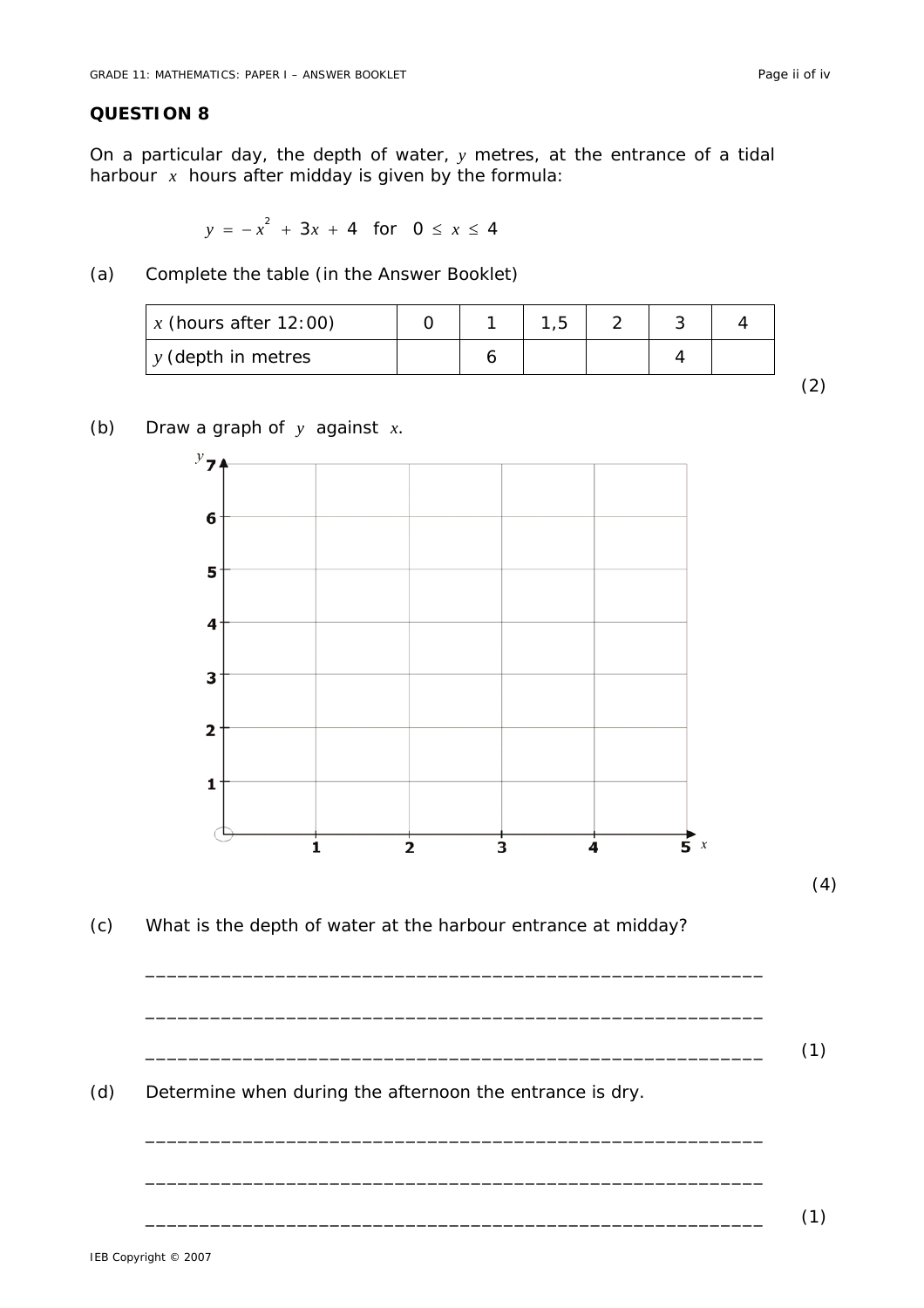(e) Determine the maximum depth of water at the entrance and when during the afternoon this occurs.

```
_________________________________________________________ 
     _________________________________________________________ 
     _________________________________________________________ (2) 
(f) A large ferry requires at least 6 m of water for it to be able to enter the 
     harbour. Determine between which times of the afternoon the ferry can 
     safely enter the harbour. 
     _________________________________________________________ 
     _________________________________________________________ 
     _________________________________________________________ (2) 
                                                               12 marks
```
## **QUESTION 9(B)**

(b) Consider the following shapes created with shaded and white tiles:



(1) Complete the table (in the Answer Booklet):

| Figure No.          |   | 3  |     |     |  |
|---------------------|---|----|-----|-----|--|
| No. of Shaded tiles |   | 36 |     | 144 |  |
| No. of White tiles  |   |    |     |     |  |
| Total No. of tiles  | 5 |    | 113 |     |  |

(5)